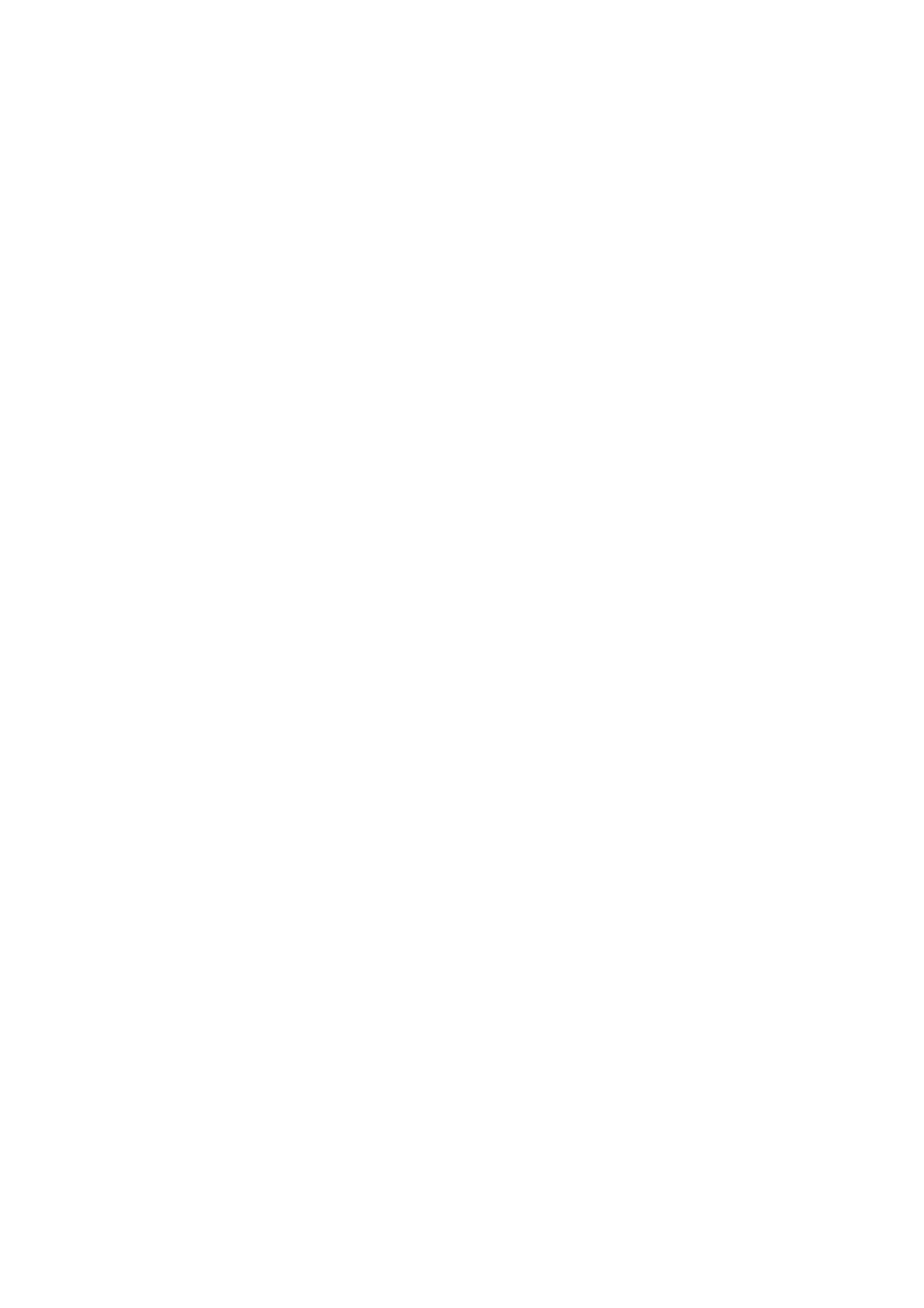

## **TYPICAL ELECTRICAL AND THERMAL CHARACTERISTICS**